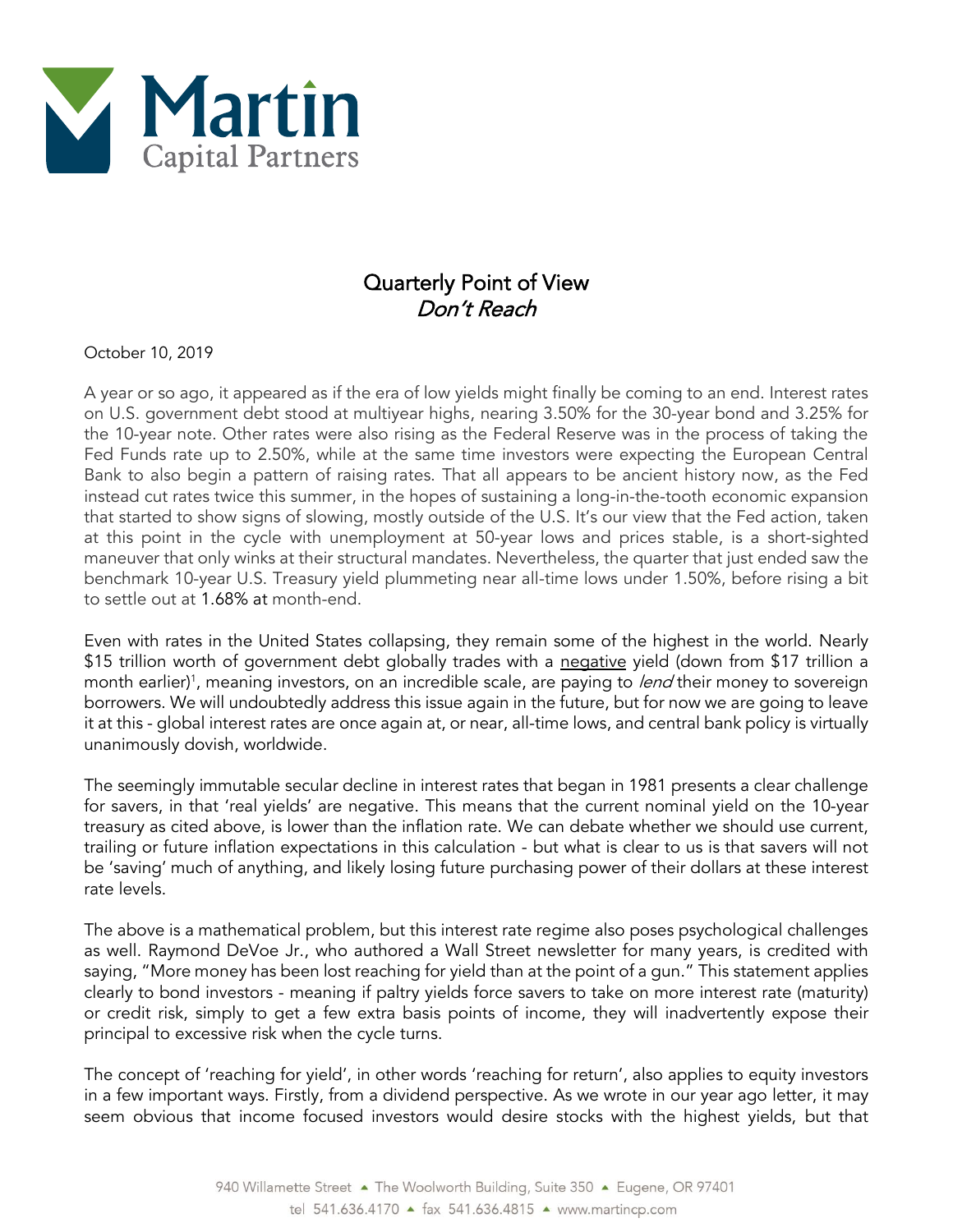philosophy comes with more risk than meets the eye. Dividend yields are often the highest immediately before they are reduced or eliminated altogether. Additionally, even if a company is able to preserve an extremely lofty yield for a period of time, it may have to 'sacrifice' too large a portion of its cash flows to maintain that yield, precluding business investment that ultimately guards the company's competitive position and the dividend in the first place. Our investment process spends a lot of time stewing over the durability of a company's dividend payment, looking to avoid the temptation to reach for the highest current yields. At this point in the market cycle we think this is a highly important consideration.

The second way 'reaching for yield' is dangerous, refers to the pushing of common sense boundaries in search of ever-higher returns, particularly in an environment where the cost of capital is basically free. Currently, this lack of common sense appears evident in the initial public offering (IPO) market. Note these statistics<sup>2</sup>:

- IPO activity is booming, with estimates for total value in 2019 on pace to surpass the 1999 record, which coincided with the peak of the dot-com bubble.
- The vast majority of offerings are unprofitable, as 81% of IPO's had negative earnings per share in 2018.
- Combined losses of IPO's with negative earnings per share totaled \$8.4 billion in first quarter of 2019, surpassing the previous tech bubble record.
- The composite operating margin of IPO's has declined to *negative* 5.4%, essentially 10 percentage points lower than the average from 1991-2015.
- In the biotech industry, not a single IPO posted positive earnings within the last two years.

The above data is disconcerting enough on the surface, but it gets more uncomfortable when diving a bit deeper. Historically, companies that listed dual-class voting structures were not listed on the New York Stock Exchange, but this has changed dramatically. We wrote this a few years back in our letter, Pendulum Plotting:

Snap Inc. issued stock that does not vote. Shareholders have no voting rights. Only Evan Spiegel (CEO) can vote. Many of the new age tech concerns (Facebook and Google for instance) do have unique structures, but SNAP is even more unique, and it's an unhealthy development. If you become a shareowner in a company, yet have no voting rights, what do you own? Who will hold the CEO accountable for decisions he makes on behalf of owners who can't vote? Those are serious governance issues for the SNAP shareholders, which do not include us. The question it does pose for us that's important, is whether eight years ago (or even a couple years ago) the market would have gobbled up shares of an initial public offering for a one-trick pony tech company with no dedicated main headquarters, and that does not allow its owners any right to vote on corporate matters…

Since that point, the absurdity of multi-class voting structures hasn't abated. To us this is a clear illustration of the problem with 'reaching for yield', as investors drop their guard, not demanding as they normally would that companies demonstrate responsible governance. In 2019 for instance, two of the most highly anticipated IPO's exhibited shareholder unfriendly structures in the extreme. Ride-share company Lyft (LYFT) went public in March, and within its corporate design the co-founders maintain close to a majority of its voting rights - yet own just 7% of the company's stock $^3$ . A more acute example was highlighted in the Pinterest offering. Pinterest (PINS), a "visual discovery engine" (as the company defines itself) went public less than a month after LYFT and peaked in August with a market capitalization of almost \$20 billion. Founder Ben Silbermann had his legal team build in rights to the offering of a super-voting class of shares that stay in effect up to 540 days in the event of his death or "permanent incapacitation", giving his heirs control of the company for up to a year-and-a-half. This doesn't sound much like a 'public' company, and to us is an egregious example of rotten corporate governance.